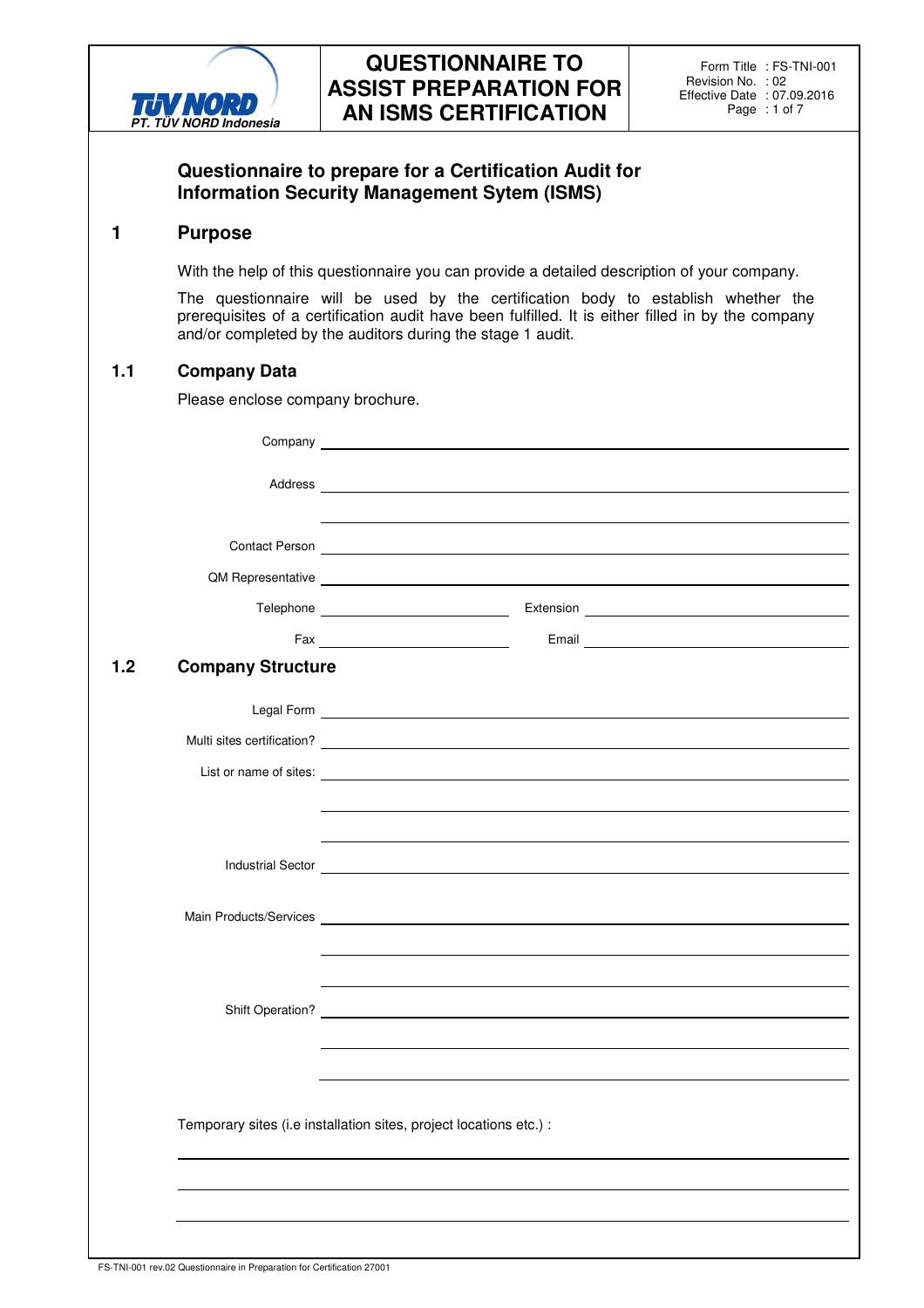

| <b>Number of employees</b><br>at the following<br>locations:                                                                           |                                                                                                          | Shift <sub>1</sub> | Shift 2                    | Shift 3                                                                                     |
|----------------------------------------------------------------------------------------------------------------------------------------|----------------------------------------------------------------------------------------------------------|--------------------|----------------------------|---------------------------------------------------------------------------------------------|
| Research /<br>Development / Design                                                                                                     |                                                                                                          |                    |                            |                                                                                             |
| Production                                                                                                                             |                                                                                                          |                    |                            |                                                                                             |
| Administration                                                                                                                         |                                                                                                          |                    |                            |                                                                                             |
| Quality/Testing                                                                                                                        |                                                                                                          |                    |                            |                                                                                             |
| <b>Maintenance</b>                                                                                                                     |                                                                                                          |                    |                            |                                                                                             |
| <b>Marketing</b>                                                                                                                       |                                                                                                          |                    |                            |                                                                                             |
| HRD                                                                                                                                    |                                                                                                          |                    |                            |                                                                                             |
| IT                                                                                                                                     |                                                                                                          |                    |                            |                                                                                             |
|                                                                                                                                        |                                                                                                          |                    |                            |                                                                                             |
| <b>Total</b>                                                                                                                           |                                                                                                          |                    |                            |                                                                                             |
|                                                                                                                                        | been attached                                                                                            |                    | $\square$ yes<br>$\Box$ no | an organisational chart of the entire company or the organisational units to be audited has |
|                                                                                                                                        | Have you received consultancy services?                                                                  |                    | $\square$ yes<br>$\Box$ no |                                                                                             |
|                                                                                                                                        | If yes, by whom?                                                                                         |                    |                            |                                                                                             |
| system?                                                                                                                                |                                                                                                          |                    |                            | Is the Information Security Management System integrated in an existing management          |
|                                                                                                                                        | If yes, in which?                                                                                        |                    |                            |                                                                                             |
|                                                                                                                                        | Is there $\Box$ a separate manual for the Information Security Management System                         |                    |                            | $\square$ an integrated management manual for all systems (QMS, EMS and ISMS)?              |
|                                                                                                                                        | Is there a group wide manual?                                                                            | $\Box$ yes         | $\Box$ no                  | $\Box$ not applicable                                                                       |
| Have the manuals of the subsidiaries been derived from the group manual?<br>$\Box$ not applicable<br>$\Box$ no<br>$\Box$ yes           |                                                                                                          |                    |                            |                                                                                             |
|                                                                                                                                        |                                                                                                          |                    |                            |                                                                                             |
| ٠                                                                                                                                      | What type of audit are you interested in?<br>□                                                           |                    |                            |                                                                                             |
| a certification audit according to ISO 27001 : 2013<br>a certification audit of an integrated management system (QMS, EMS & ISMS)<br>□ |                                                                                                          |                    |                            |                                                                                             |
| a certification audit of combined with audit of other management system<br>□<br>(QMS&EMS)                                              |                                                                                                          |                    |                            |                                                                                             |
|                                                                                                                                        | not yet decided<br>□                                                                                     |                    |                            |                                                                                             |
|                                                                                                                                        | Scope of The Information Security Management System                                                      |                    |                            |                                                                                             |
|                                                                                                                                        |                                                                                                          |                    |                            |                                                                                             |
|                                                                                                                                        |                                                                                                          |                    |                            |                                                                                             |
|                                                                                                                                        |                                                                                                          |                    |                            |                                                                                             |
| Total site Number:  Sites                                                                                                              |                                                                                                          |                    |                            |                                                                                             |
|                                                                                                                                        | □ Interested in Multisite/Sampling Certification<br>□ Not interested in Multisite/Sampling Certification |                    |                            |                                                                                             |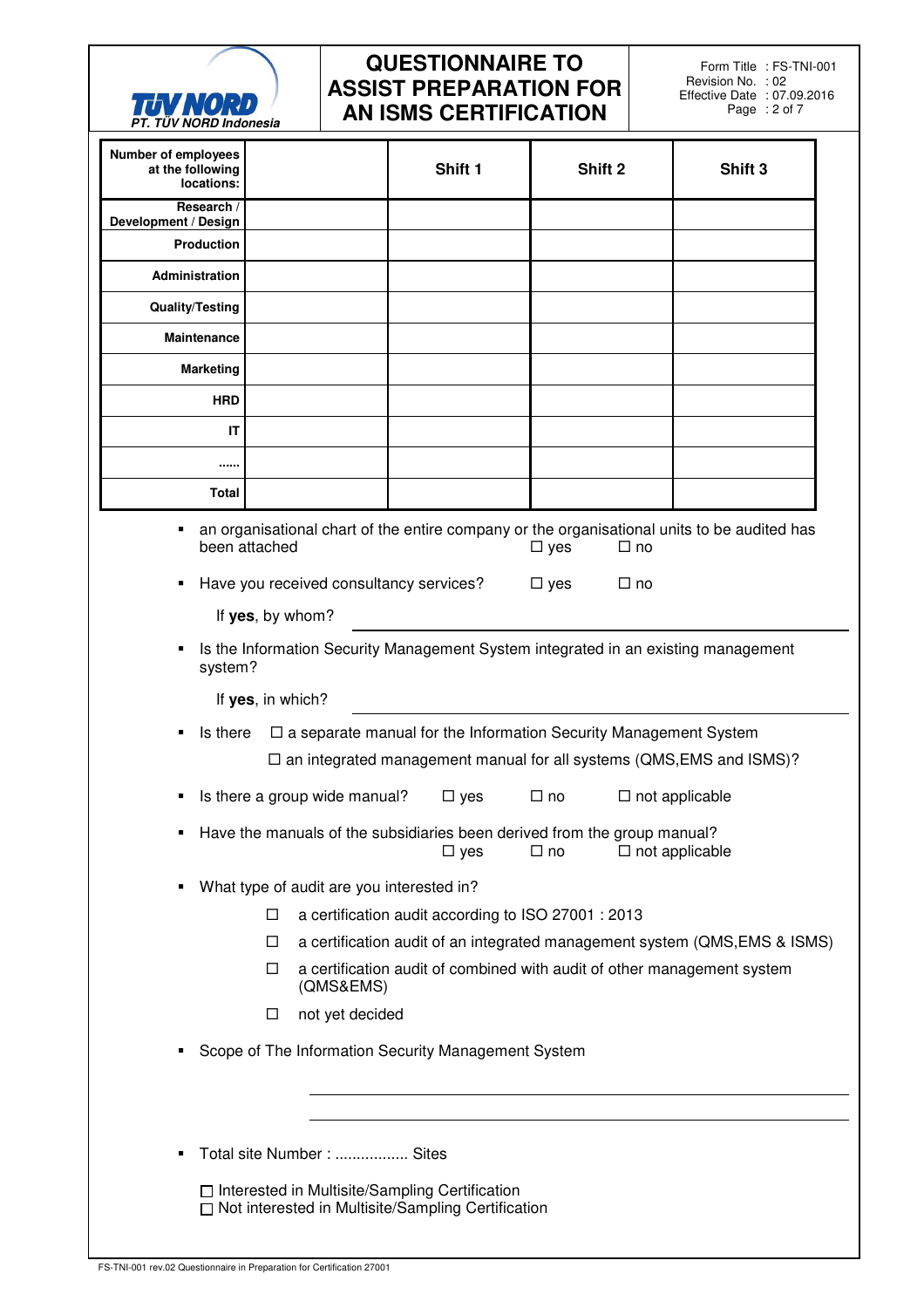| PT. TÜV NORD Indonesia |  |
|------------------------|--|

| Which organisational units are to be certified?                                | <b>Organisational Unit</b> |
|--------------------------------------------------------------------------------|----------------------------|
| Entire company including all locations and branches                            |                            |
| Entire company except the following organisational<br>units/locations/branches |                            |
| Only the following organisational unit(s):                                     |                            |
| For how long has the ISMS been practised?                                      |                            |
| Please state your requirements for the<br>certification date?                  |                            |
|                                                                                |                            |

Do you request a pre-audit?  $\Box$  yes  $\Box$  no

Please submit the documents listed below are already on hand?

| <b>Document Type</b>              | <b>Remarks</b><br>(e.g. document title, revision etc) |
|-----------------------------------|-------------------------------------------------------|
| Management review report          |                                                       |
| Internal audit report             |                                                       |
| Information Security policy       |                                                       |
| Information Security objectives   |                                                       |
| Information Security planning     |                                                       |
| Quality manual                    |                                                       |
| <b>Statement of Applicability</b> |                                                       |

Please also answer the questions in Annex 1 and Annex 2,

**Signed by:** 

 $\overline{\phantom{a}}$  , where  $\overline{\phantom{a}}$ 

Place/Date Stamp/Signature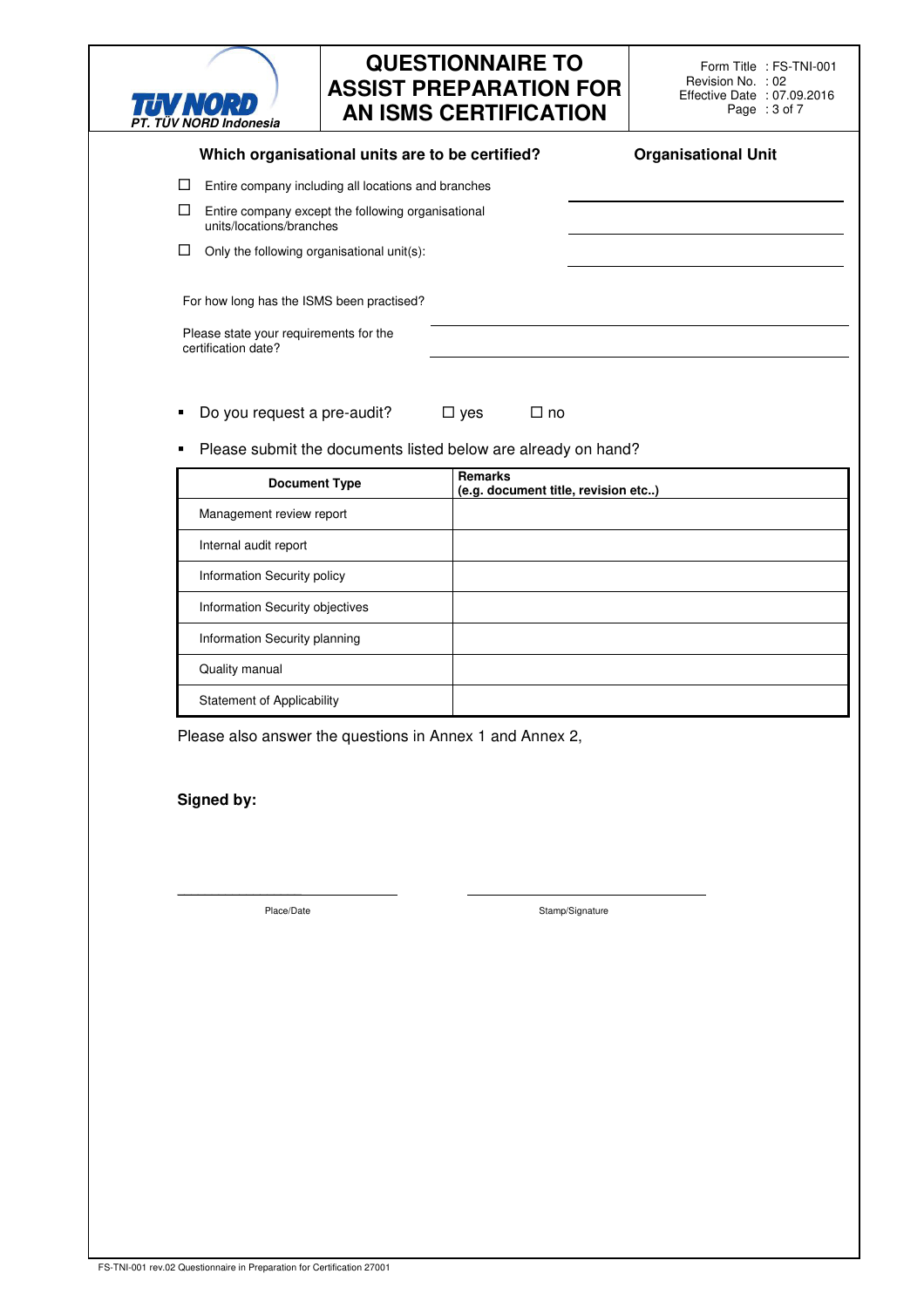

### **ANNEX 1 – MULTISITE CERTIFICATION**

**The following questions only need to be answered if your management system covers several locations, sites or branches which should be covered by the certification:** 

The completion of these questions allows us to determine whether the multi-site certification procedure may be used for the audit.

| <b>List of Site</b>                                                                                                                                                 | <b>Total Employees</b><br>In Scope | Location                                                                                                                                                   |           |  |  |  |
|---------------------------------------------------------------------------------------------------------------------------------------------------------------------|------------------------------------|------------------------------------------------------------------------------------------------------------------------------------------------------------|-----------|--|--|--|
| <b>Head Office</b>                                                                                                                                                  |                                    |                                                                                                                                                            |           |  |  |  |
| Site 1                                                                                                                                                              |                                    |                                                                                                                                                            |           |  |  |  |
| Site 2                                                                                                                                                              |                                    |                                                                                                                                                            |           |  |  |  |
| Site 3                                                                                                                                                              |                                    |                                                                                                                                                            |           |  |  |  |
| Site 4                                                                                                                                                              |                                    |                                                                                                                                                            |           |  |  |  |
| Etc                                                                                                                                                                 |                                    |                                                                                                                                                            |           |  |  |  |
| ٠                                                                                                                                                                   | certification?                     | Shall all locations / sites/ branches listed above of this questionnaire be included in the                                                                |           |  |  |  |
|                                                                                                                                                                     |                                    | yes<br>no                                                                                                                                                  | partially |  |  |  |
| ٠                                                                                                                                                                   |                                    | Do all locations / sites/ branches operating under the same ISMS, which is centrally administered<br>and audited and subject to central management review? |           |  |  |  |
|                                                                                                                                                                     |                                    | Yes<br>no                                                                                                                                                  | partially |  |  |  |
| ٠                                                                                                                                                                   | these audits available?            | Have all locations / sites/ branches been subject to a complete internal audit, and are the results of                                                     |           |  |  |  |
|                                                                                                                                                                     |                                    | yes<br>no                                                                                                                                                  | partially |  |  |  |
| ٠                                                                                                                                                                   |                                    | Are there any differing legal requirements for all locations / sites/ branches?                                                                            |           |  |  |  |
|                                                                                                                                                                     |                                    | no<br>yes                                                                                                                                                  | partially |  |  |  |
| ٠                                                                                                                                                                   | sites/ branches?                   | Are there any variation of design & operation of controls and activities undertaken for all locations /                                                    |           |  |  |  |
|                                                                                                                                                                     |                                    | no<br>yes                                                                                                                                                  | partially |  |  |  |
| Is there potential interaction with critical information system or information system processing<br>٠<br>sensitive information for all locations / sites/ branches? |                                    |                                                                                                                                                            |           |  |  |  |
|                                                                                                                                                                     |                                    | yes<br>no                                                                                                                                                  | partially |  |  |  |
|                                                                                                                                                                     |                                    |                                                                                                                                                            |           |  |  |  |
|                                                                                                                                                                     |                                    |                                                                                                                                                            |           |  |  |  |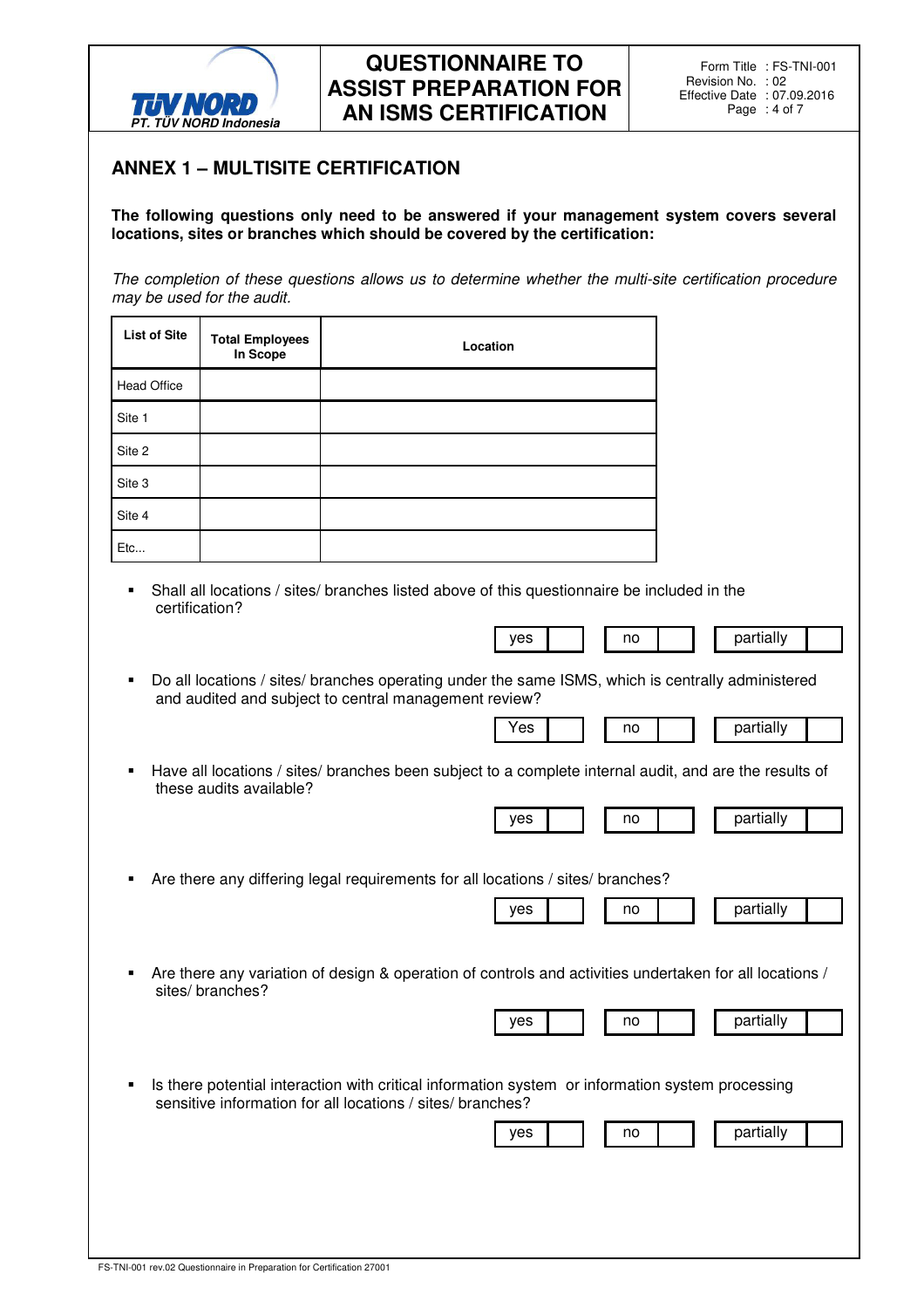

### **ANNEX 2 – ISMS SCOPE COMPLEXITY**

**Please answer the customer data and customer description on the table below to classify the ISMS scope complexity.** 

| <b>Customer</b> | <b>Customer</b> | <b>Complexity</b>                                                                                                                                          | Category                                                                                                                                        |                                                                                                          |                                                                                                                                                    |
|-----------------|-----------------|------------------------------------------------------------------------------------------------------------------------------------------------------------|-------------------------------------------------------------------------------------------------------------------------------------------------|----------------------------------------------------------------------------------------------------------|----------------------------------------------------------------------------------------------------------------------------------------------------|
| data<br>(H/M/L) | description     | factor                                                                                                                                                     | High (H)                                                                                                                                        | Medium (M)                                                                                               | Low $(L)$                                                                                                                                          |
|                 |                 | # of sites (head<br>and branch<br>offices)                                                                                                                 | $>= 5$                                                                                                                                          | $>= 2$                                                                                                   | $\leq$ =1                                                                                                                                          |
|                 |                 | Complexity of<br>the ISMS<br>(Processes<br>and tasks)                                                                                                      | Complex<br>processes;<br>many business<br>units included<br>in scope; (high<br>number of<br>products and<br>services)                           | Standard but<br>non-repetitive<br>processes;<br>(high number<br>of products<br>and services)             | Standard<br>processes with<br>standard and<br>repetitive<br>tasks; (few<br>products and<br>services)                                               |
|                 |                 | The type(s) of<br>business and<br>regulatory.                                                                                                              | High risk<br>business with<br>(only) limited<br>regulatory<br>requirements.<br>Organisation<br>works in critical<br>business<br>sectors.        | High regulatory<br>requirements.<br>Organisation<br>has costumers<br>in critical<br>business<br>sectors. | Low risk<br>business<br>without<br>regulatory<br>requirements.                                                                                     |
|                 |                 | Previously<br>demonstrated<br>performance of<br>the ISMS.                                                                                                  | No other MS<br>implemented at<br>all, ISMS is new<br>and not<br>established                                                                     | Some<br>elements of<br>other MS are<br>implemented,<br>others not                                        | <b>ISMS</b> is<br>already is well<br>established<br>and/or other<br>MS are in<br>place.                                                            |
|                 |                 | IT<br>infrastructure<br>complexity:<br># of IT Assets<br>(server,<br>workstations,<br>PCs, network,<br>external<br>interfaces,<br>smartphones,<br>$\ldots$ | Few or high<br>standardized IT<br>platforms,<br>servers, OSs',<br>databases,<br>networks,<br>>5000                                              | Several<br>different IT<br>platforms,<br>servers, OSs',<br>databases,<br>networks,<br>>500               | Many different<br>IT platforms,<br>servers, OSs',<br>databases,<br>networks,<br>>50                                                                |
|                 |                 | Extent of<br>outsourcing<br>and third party<br>arrangements.<br>(including<br>Cloudservice)                                                                | High<br>dependency on<br>outsourcing or<br>suppliers with<br>large impact on<br>important<br>business<br>activities; or<br>unknown<br>amount or | Several partly<br>managed<br>outsourcing<br>arrangements.                                                | No outsourcing<br>and little<br>dependency on<br>suppliers;<br>or<br>well-defined,<br>managed and<br>monitored out-<br>sourcing ar-<br>rangements. |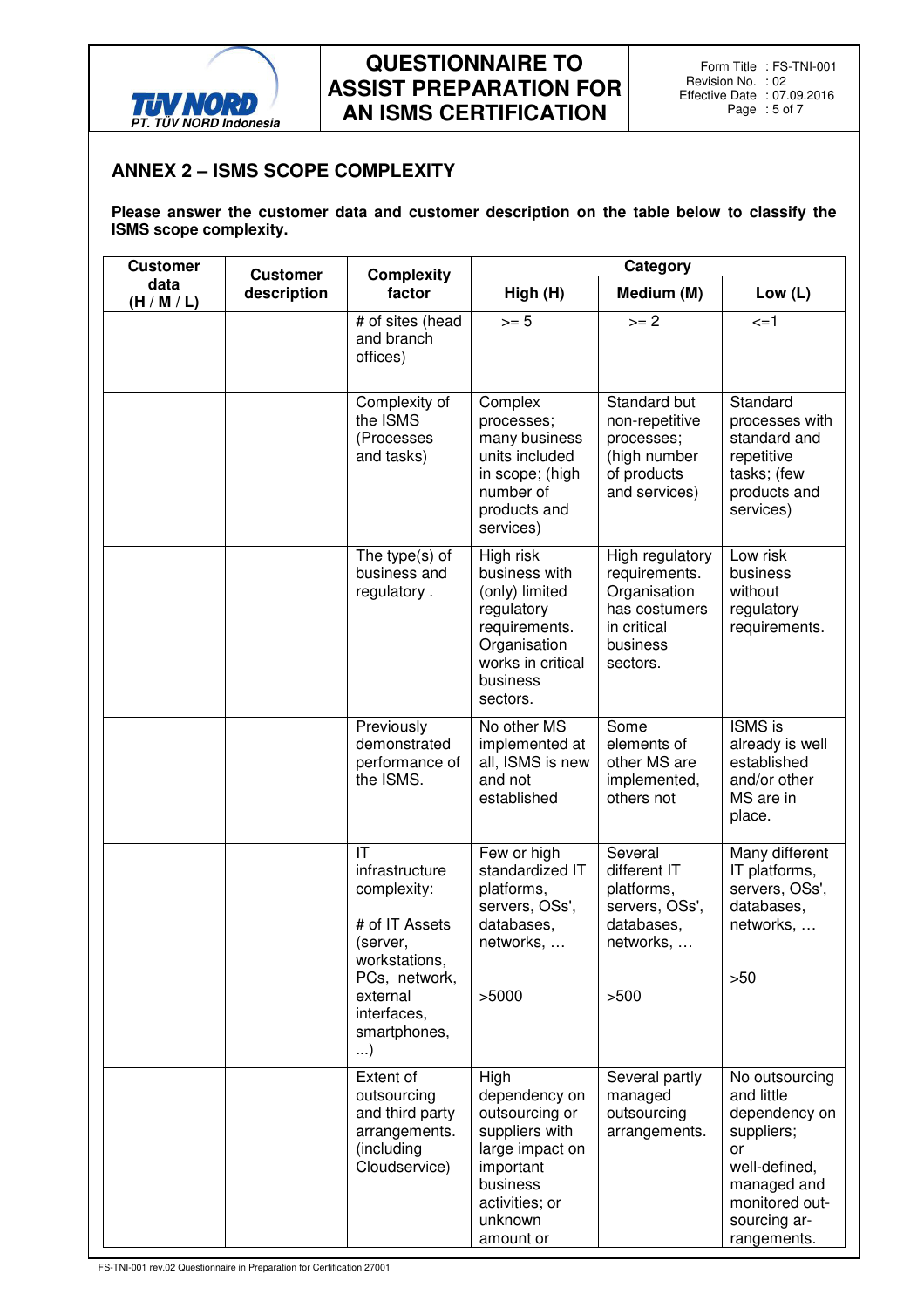

| <b>Customer</b> | <b>Customer</b> | <b>Complexity</b>                                                                                                                                                                                                                                                  | Category                                                                                                                                                                                                                  |                                                                                                                                 |                                                                                                              |
|-----------------|-----------------|--------------------------------------------------------------------------------------------------------------------------------------------------------------------------------------------------------------------------------------------------------------------|---------------------------------------------------------------------------------------------------------------------------------------------------------------------------------------------------------------------------|---------------------------------------------------------------------------------------------------------------------------------|--------------------------------------------------------------------------------------------------------------|
| data<br>(H/M/L) | description     | factor                                                                                                                                                                                                                                                             | High (H)                                                                                                                                                                                                                  | Medium (M)                                                                                                                      | Low $(L)$                                                                                                    |
|                 |                 |                                                                                                                                                                                                                                                                    | extent of<br>outsourcing; or<br>several<br>unmanaged<br>outsourcing<br>arrangements.                                                                                                                                      |                                                                                                                                 | Outsourcer has<br>a certified<br>ISMS.<br>Relevant inde-<br>pendent assur-<br>ance reports<br>are available. |
|                 |                 | Information<br>System<br>developement                                                                                                                                                                                                                              | Extensive in-<br>house or<br>outsourced<br>system and<br>application<br>development<br>for important<br>business<br>purposes                                                                                              | Some in-<br>house or<br>outsourced<br>system and<br>application<br>development<br>für some<br>important<br>business<br>purposes | None or very<br>limited in-<br>house system<br>and application<br>development                                |
|                 |                 | Total number<br>of sites and<br>number of<br><b>Disaster</b><br>Recovery sites                                                                                                                                                                                     | High availability<br>requirements<br>e.g. 24/z<br>services.                                                                                                                                                               | Medium or<br>High<br>availability<br>requirements<br>and no or one<br>DR site                                                   | Low availability<br>requirements<br>and no or one<br>alernative DR<br>site.                                  |
|                 |                 | For<br>survailance or<br>re-certification<br>audit and<br>only in case of<br>changes of the<br>organization or<br>the Scope:<br>Is the extent of<br>changes<br>relevant to the<br>ISMS iin<br>accordance<br>with notices<br>changes by<br>the certified<br>client? | Major changes<br>in scope or<br>SoA of ISMS,<br>e.g. new<br>processes,<br>new business<br>units, areas,<br>risk<br>assessment<br>management<br>methodology,<br>policies,<br>documentation,<br>risk treatment,<br>$\cdots$ | Minor<br>changes in<br>scope or SoA<br>of ISMS, e.g.<br>some policies,<br>documents,<br>etc.                                    | No changes<br>since last (Re)-<br>certification<br>audit.                                                    |